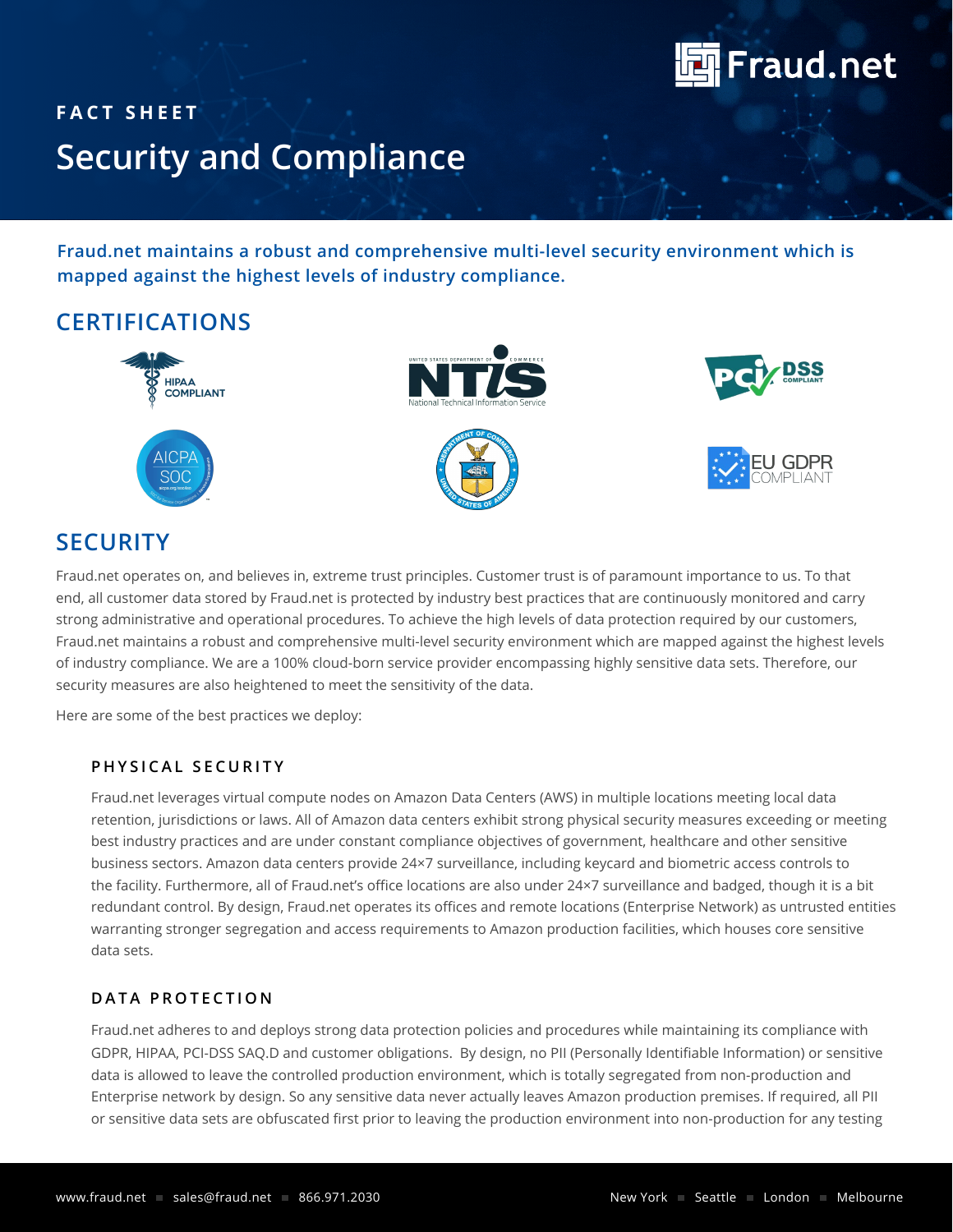and development functions. Data scrubbings are fairly well defined functions minimizing human interactions, though production data access also comes with tightly defined RBAC (Role Based Access Controls), and all access are secure logged, tamper proof, and monitored in real time for any potential abuse or unauthorized access. Real-time monitoring on sensitive data sets includes any abnormal behavior or usage and is manned by our 24×7 staff members, along with tightly integrated incident management processes.

#### **DATA ENCRYPTION**

Fraud.net uses industry best practices to safeguard data in transit or at rest. TLS is mandated and enforced for all sensitive transactions between the end-points, and AES 256 bit encryption is used to protect data at rest for each customer with unique keys in a multi-tenant environment on Amazon. GDPR, HIPAA, SOC2 Type II, PCI-DSS SAQ.D, C5 Frankfurt, etc. compliance levels are enforced on our sensitive data sets meeting the highest regulatory and trust principles across continents. A strong Key Management System (KMS) is in place issuing proper key rotations and management practices. Risks to data hostage situations have been accounted for while maintaining strong key management practices such as issuing, rotating, or revoking keys when an employee leaves or role changes, along with key backups for emergency and BCP (Business Continuity Planning) scenarios. The KMS also comes with strong role segregation principles where key creation, substitutions, and or changes are completely segregated from key users, be it a human or machine.

#### **USER AUTHENTICATION**

Each user on Fraud.net environment has a unique username. We offer forms-based authentication (username and password) and second factor ( Google Authentication ) to all users of Fraud.net, along with SSO integration authentication for compliance with any corporate authentication or identity management policies for the underlying services. Fraud.net supports complex password policies and it is customizable by each customer meeting their own password complex policy requirements. Fraud.net issues a session cookie only to record encrypted authentication information for the duration of a specific session. The session cookie does not include either the user name or password of the user. Fraud.net does not use cookies to store other confidential user and session information, but instead implements more advanced security methods based on dynamic data and encoded session IDs. All account login attempts are logged, and account lockout policies are automatically applied after a certain number of failed login attempts.

### **OPERATIONAL MANAGEMENT**

We have implemented policies and procedures designed to ensure that your data is secure and backed up to multiple physical locations, or selected locations meeting local laws and jurisdictions. Our team is continually evaluating security and operational threats and implementing updated countermeasures designed to prevent unauthorized access to or unplanned downtime of the API services. Access to all Fraud.net production systems and data is limited to authorized members of the Fraud.net Technical Operations team, who go through rigorous training and awareness, along with background check procedures. In addition, Fraud. net has strong well defined operational controls in the following realms:

#### **CHANGE MANAGEMENT**

Fraud.net maintains a change management process to ensure that all changes made to the production environment are applied in a deliberate and controlled manner. Changes to information systems and other system components are monitored and controlled through a formal change control process. Changes are reviewed, approved, tested and monitored post-implementation to ensure that the expected changes are operating as intended. Fraud.net has version controls and can reverse the applied changes, should an unknown error were to be encountered.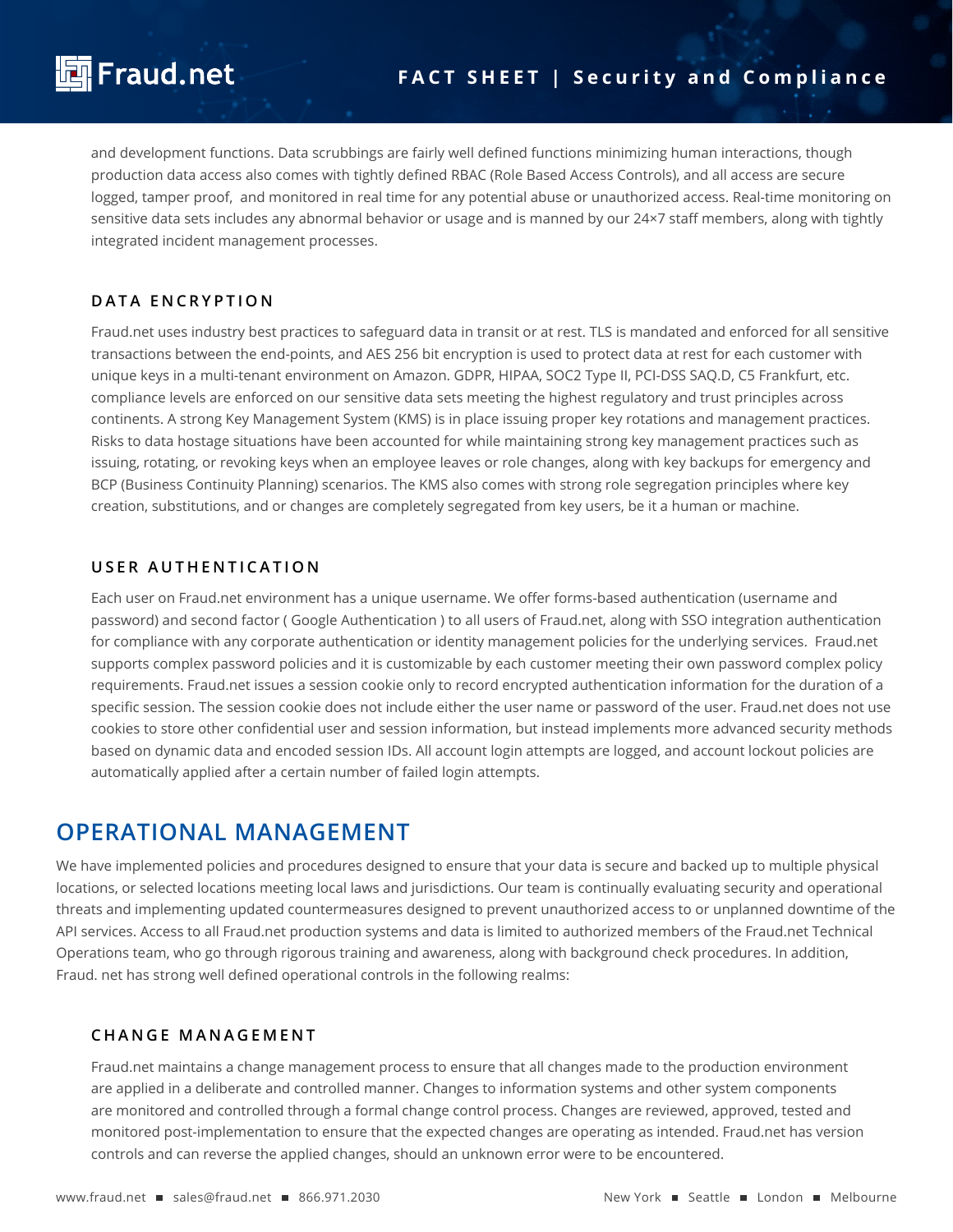

#### **VULNERABILITY MANAGEMENT**

Fraud.net has tightly integrated SDLC (Software Development Life Cycle) procedures along with continuous vulnerability assessment and management programs. Fraud.net is 98% serverless architecture, and any code, mainly 'functions' on AWS go through rigorous testing and quality assurance along with their OWASP Top 10 built in code scanning checks during software development phases. Any high or critical vulnerability findings are fixed as spotted, and non-criticals are allocated to be fixed as per their risks and time factors. Each vulnerability is reviewed to determine if it is applicable, ranked based on risk, and assigned to the appropriate team for remediation. Strong SDLC is a requirement in meeting compliance levels of PCI-DSS explicitly, and it scales to other compliance expectations as well, which Fraud.net adheres to as explained previously. Fraud.net contracts with third-party security professionals to conduct network and application penetration testing annually to proactively find new attack vectors and security weakness.

#### **PATCH MANAGEMENT**

Fraud.net operates on 98% serverless architecture, and due to which has a tremendous reduced patch operating environment. It is almost non-existent for practical purposes. The core infrastructure patching responsibilities (Operating Systems, Networks, and related physical components) reside with AWS or Amazon. In few OS instances (EC2), Fraud.net deploys a robust patch management process, meeting 100% critical patch uptime. Thereby, Fraud.net adheres to 100% critical patch compliance objectives by default on a nightly or daily basis.

#### **SUPPLIER AND VENDOR RELATIONSHIPS**

Fraud.net partners with suppliers and vendors that share similar values around lawfulness, ethics, integrity and best practices. As part of our third party due diligence and review process, we screen our suppliers and vendors and bind them to appropriate confidentiality and security obligations, especially if they manage or handle customer or sensitive data.

Our procurement department may perform audits from time to time on Fraud.net's suppliers and vendors in an effort to ensure the confidentiality, integrity, and availability of data that our third-party suppliers or vendors may handle.

#### **AUDIT AND ASSURANCE**

Fraud.net maintains a cloud-based tamperproof centralized logging platform for real time alerting and analytics. These logs provide a full history of who, what, when and where accountability factors across all of our core offerings. Access to our auditing and logging tool is controlled by limiting access to authorized individuals. Security events are logged, monitored, and addressed by trained security team members on a 24×7 basis. Organizational responsibilities for responding to events are defined and tightly coupled with our incident management procedures (see below). All logs come with well defined retention policies and procedures.

Furthermore, all administrative access to data, information, file attachments, images, PII, and other content that is uploaded or submitted to customer instance of the API Service on Fraud.net infrastructure are reviewed on a quarterly basis by internal auditors to confirm that we use it only for the purposes permitted by the agreement governing your use of the Fraud.net service.

As part of its proactive defense posture, Fraud.net also has a Bug Bounty program and encourages ethical hackers to identify bugs and get rewarded.